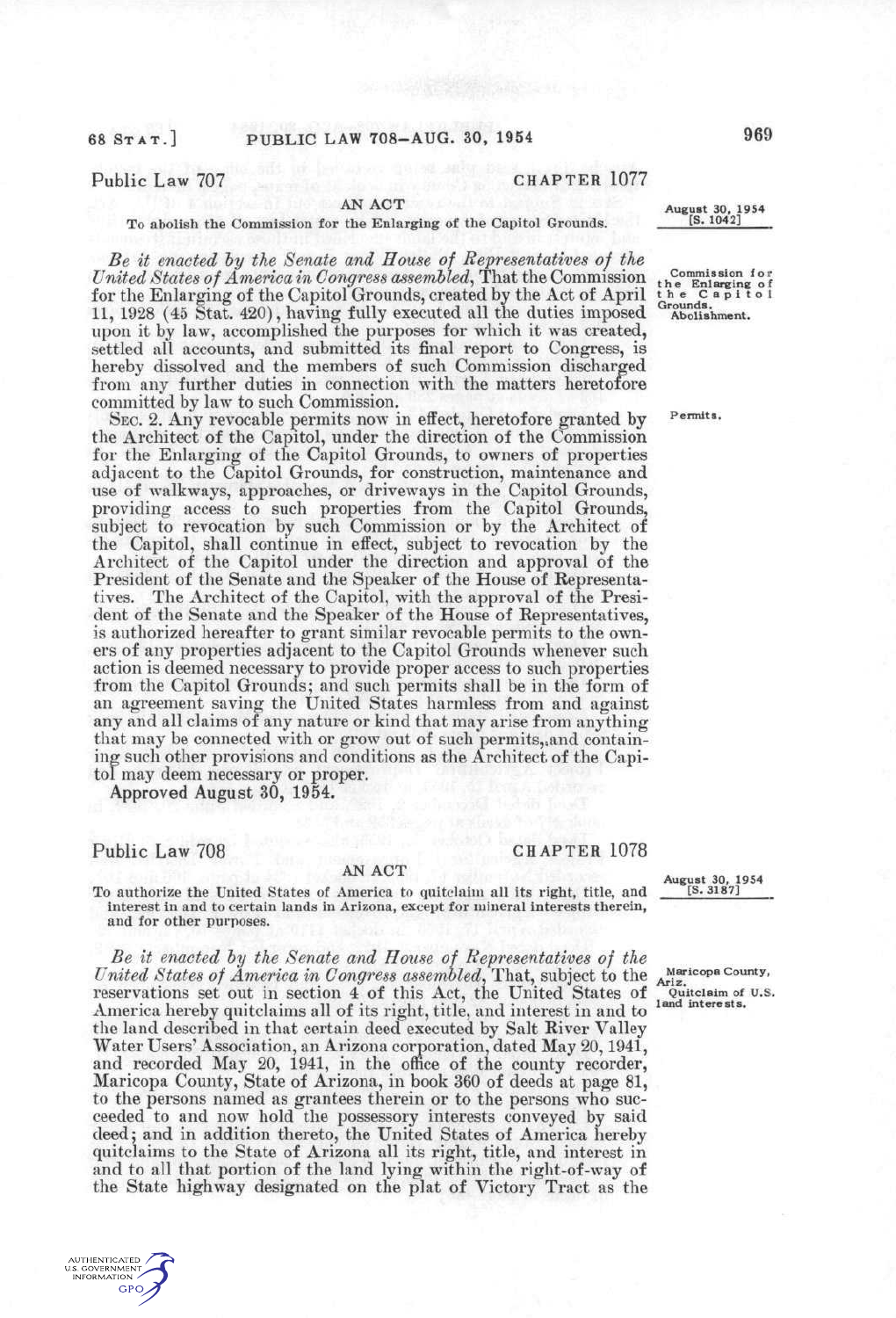Apache Trail, said plat being recorded in the office of the county recorder of Maricopa County in book 31 of maps, page 6 thereof.

SEC. 2. Subject to the reservations set out in section 4 of this Act, the United States of America hereby quitclaims all of its right, title, and interest in and to the lands described in those certain instruments executed by Salt River Valley Water Users' Association, an Arizona corporation, and recorded in the office of the county recorder, Maricopa County, State of Arizona, as follows:

Deed dated June 1, 1931, and recorded June 19, 1931, in book 257 of deeds at page 182;

Deed dated January 24,1935, and recorded August 17, 1935, in book 294 of deeds at page 159;

Deed dated April 9, 1934, and recorded April 16, 1945, in book 432 of deeds at pages 289 and 290;

Deed dated October 13, 1947, also executed by Salt River Project Agricultural Improvement and Power District, a municipal corporation of Arizona, and recorded December 17, 1947, in docket 105 at pages 67 and 68;

Deed dated July 5, 1930, and recorded January 28, 1931, in book 250 of deeds at page 510;

Deed dated January 20, 1939, and recorded June 22, 1939, in book 334 of deeds at pages 243 and 244 subject to the rights-ofway, reservations and covenants as set forth in said deed;

Deed dated August 1, 1927, and recorded April 12, 1928, in book 220 of deeds at page 161;

Deed dated April 16, 1930, and recorded May 10, 1930, in book 247 of deeds at pages 17 and 18;

Deed dated January 10, 1935, and recorded February 13, 1935, in book 289 of deeds at pages 95 and 96;

Deed dated September 24, 1930, and recorded October 4, 1930, in book 248 of deeds at pages 378 and 379;

Deed dated March 19, 1928, and recorded May 4, 1928, in book 220 of deeds at pages 364 and 365;

Deed dated April 6,' 1953, also executed by said Salt River Project Agricultural Improvement and Power District, and recorded April 15,1953, in docket 1117 at page 174;

Deed dated December 2, 1929, and recorded June 20, 1930, in book 247 of deeds at pages 352 and 353;

Deed dated October 30, 1953, also executed by said Salt River Project Agricultural Impravement and Power District, and recorded November 17,1953, in docket 1234 at pages 166 and 167;

Deed dated April 6, 1953, also executed by said Salt River Project Agricultural Improvement and Power District, and recorded April 17, 1953, in docket 1119 at pages 70, 71, and 72;

Deed dated November 3, 1952, and recorded November 5, 1952, in docket 1019 at pages 491 and 492;

Deed dated November 13, 1953, and recorded November 17, 1953, in docket 1234 at pages 170 and 171;

General release of easement dated May 2, 1932, and recorded May 2,1932, in book 45 of miscellaneous at page 500;

Deed dated November 13, 1953, and recorded November 17, 1953, in docket 1234 at pages 160 and 161;

Deed dated October 5, 1936, and recorded October 19, 1953, in docket 1219 at pages 513 and 514;

Deed dated November 16,1953, also executed by said Salt River Project Agricultural Improvement and Power District, and recorded November 17,1953, in docket 1234 at pages 162 and 163;

Deed dated May 5, 1938, and recorded May 11, 1938, in book 321 of deeds at page 486;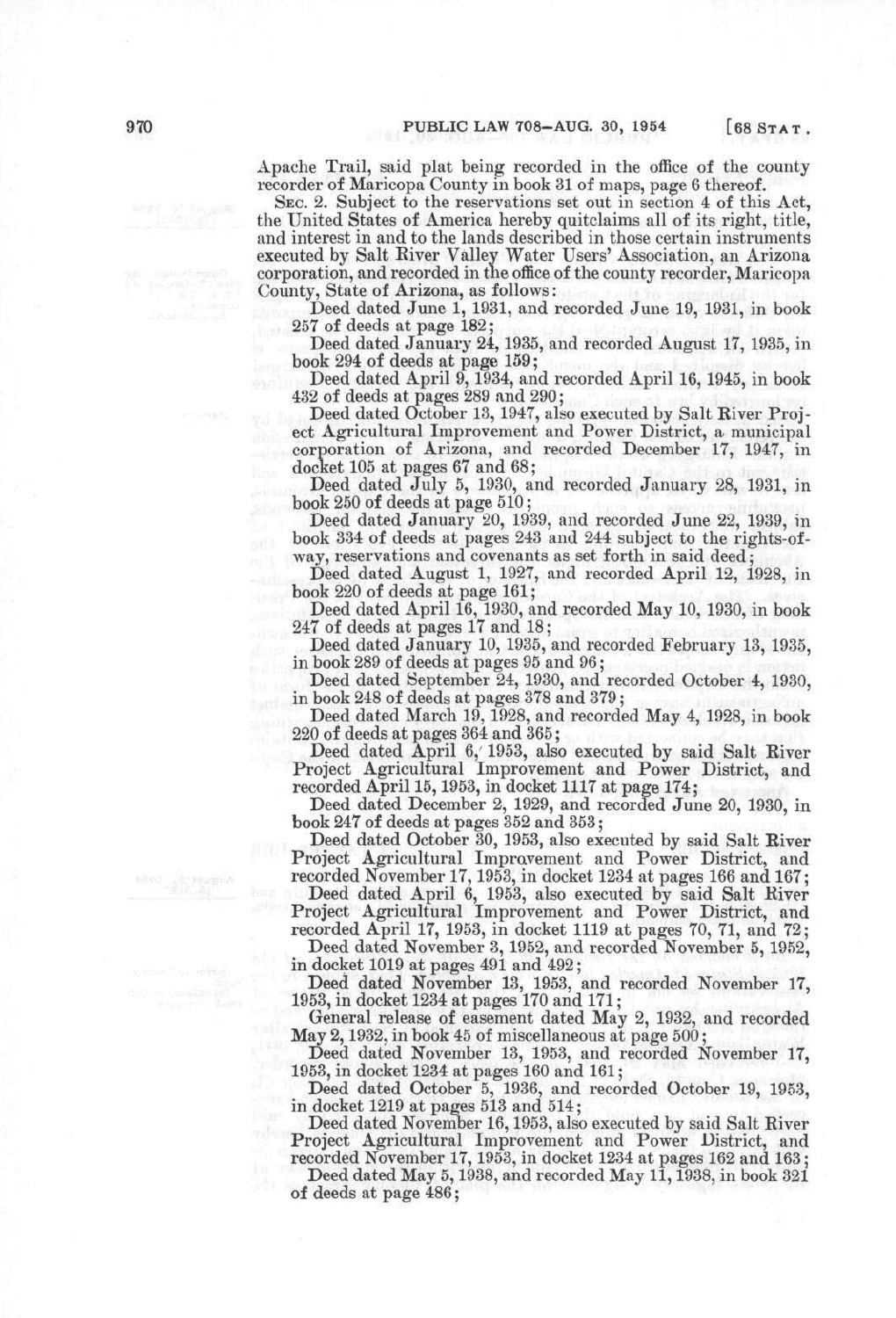Deed dated November 13, 1953, and recorded November 17, 1953, in docket 1234 at pages 168 and 169;

Deed dated July 18, 1923, and recorded August 18, 1923, in book 177 of deeds at pages 447 and 448, as well as in deed from Arthur D. Neuhard to the United States of America, dated December 13, 1922, and recorded December 14, 1922, in book 171 of deeds at pages 298 and 299;

Deed dated July 18,1931, and recorded August 8,1931, in book 257 of deeds at pages 510 and 511; and

Deed dated November 3,1953, and recorded November 17,1953, in docket 1234 at pages 164 and 165, subject to the rights-of-way set forth in said deed;

to the persons named as grantees or releasee therein or, if such persons no longer hold the possessory interests conveyed by said deeds or released by said general release of easement, then to the persons who succeeded to and now hold such possessory interests.

SEC. 3. Subject to the reservation set out in section 4 of this Act, the United States of America hereby quitclaims to the abutting property owners of record on either side of the rights-of-way of the hereinafter described canals to the center lines thereof all of its right, title, and interest in and to the following described property:

All that certain canal right-of-way known as the Maricopa Canal, which takes its head out of the Salt River jointly with that of the Salt River Valley Canal on the north side thereof in section 8, township 1 north, range 4 east, Gila and Salt River base and meridian, and running thence in a northwesterly direction to its terminus in section 27, township 2 north, range 1 east, Gila and Salt River base and meridian, Maricopa County, Arizona, except those portions of said right-of-way through, over, and across the following lands:

North half of the south half section 8, township 1 north, range 4 east. North half of the south half section 7, township 1 north, range 4 east. North half of the south half section 12, township 1 north, range 3 east.

Southwest quarter section 1, township 1 north, range 3 east.

Southeast quarter section 2, township 1 north, range 3 east.

Southwest quarter section 25, township 2 north, range 2 east.

Northwest quarter of the northwest quarter of section 36, township 2 north, range 2 east.

North half of the north half of section 34, township 2 north, range 2 east.

Northwest quarter of the northwest quarter of the northeast quarter of section 33, township 2 north, range 2 east.

All that certain canal right-of-way known as the Salt River Valley Canal, which takes its head out of the Salt River jointly with that of the Maricopa Canal, on the north side of said river, in section 8, township 1 north, range 4 east, Gila and Salt River base and meridian, and running thence in a westerly direction to its terminus in section 12, township 1 north, range 1 west, Maricopa County, Arizona, except those portions of said right-of-way through, over, and across the following lands:

North half of the south half of section 8, township 1 north, range 4 east.

North half of the south half of section 7, township 1 north, range 4 east. ,'.-(\*.-

North half of the south half of section 12, township 1 north, range 3 east.

North half of the northwest quarter of section 12, township 1 north, range 2 east.

North half of the north half of section 11, township 1 north, range 2 east.